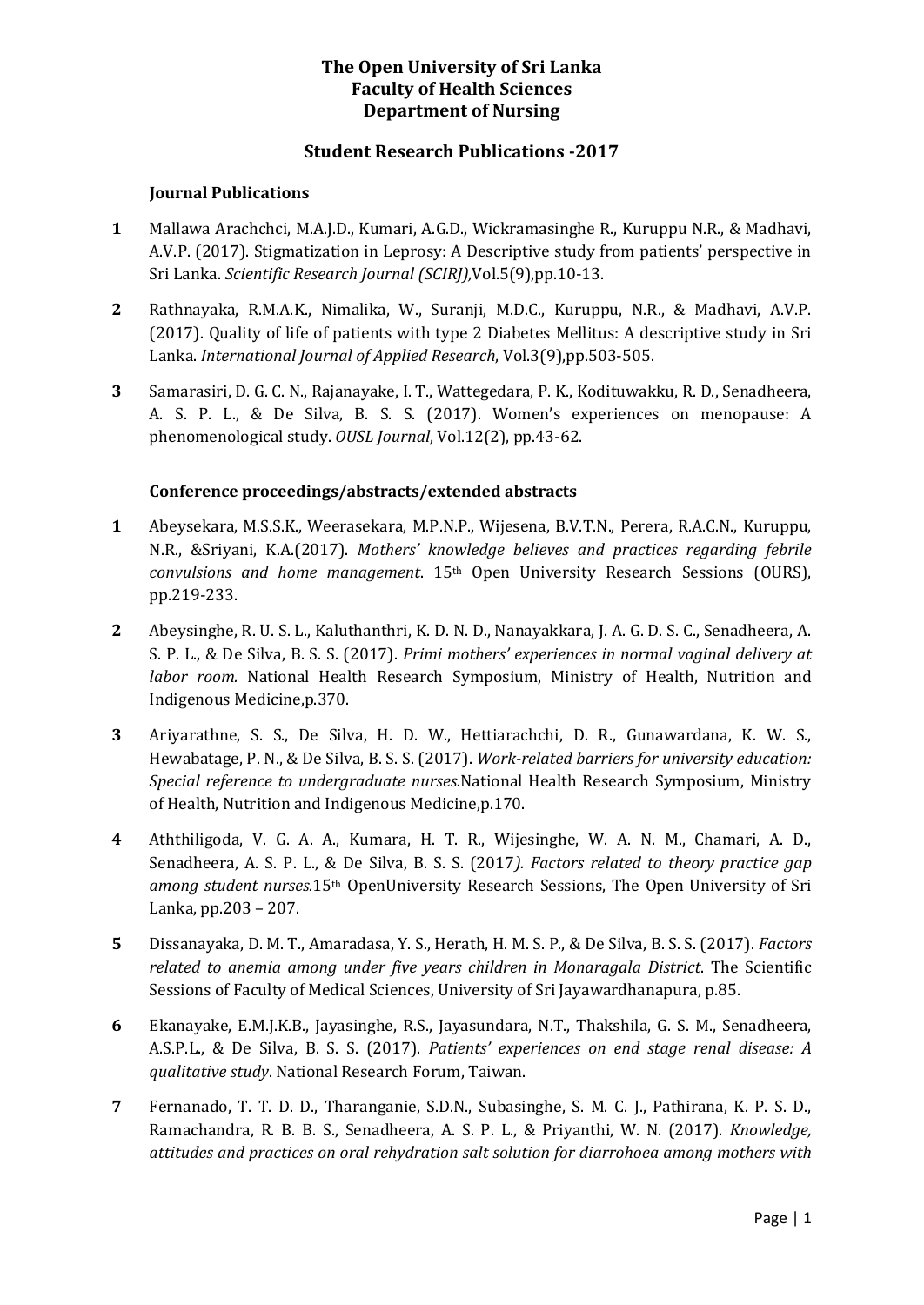# **Department of Nursing Student Research Publications -2017**

*children under five years old.*15th Open University Research Sessions (OURS), pp.295 – 300.

- **8** Gamlath, G.G.A.W., Wijayarathna, P.G.S.S., Gunadasa, P.A.C.R., Sakalasooriya, S.S.N.D., Kuruppu, N.R., Cooray, K., & Priyanthi, W.N. (2017). *Barriers to implement kangaroo mother care among postnatal mothers with premature low birth weight babies.*15th Open University Research Sessions (OURS), pp.289 – 294.
- **9** Janarththany, V., Kalavani, R., Vijayakumar, T., MerinDevini, S. N., Herath, H. M. S. P., & De Silva, B. S. S. (2017). *Factors related to poor attendance for PAP smear screening in Vavuniya.*15thOpen University Research Sessions, The Open University of Sri Lanka, pp.255-259.
- **10** Jayakody, J.A.S.N., Wimalasooriya, H.G.G.A.K., Wijesinghe, W.M.A.C.L., Kumari, U.N.A.K., Kuruppu, N.R., & Madhavi, A.V.P. (2017). *Adolescents' experiences of self-ingestion of poisoning: Exploring the related risk factors from survivors' perspective*. National Health Research Symposium, Ministry of Health, Nutrition and Indigenous Medicine, p.146.
- **11** Kumarasinghe, A. P., Kumarasiri, S. D. L., Galahitiyawa, G. K., Rathnayaka, R. M. I. K., Herath, H. M. S. P., & De Silva, B. S. S. (2017). *Factors related to fluid overload among patients with end stage renal disease undergoing hemodialysis*. Annual Research Sessions, Eastern University of Sri Lanka, p.27.
- **12** Kumari, R., Wickramathunga, W.S., Bandara, R.M.C.S., Ganegoda, A.T.L., & Priyanthi, W.N. (2017). *Knowledge, Practices and Affecting Factors Regarding Contraceptive Methods among Married Women in the Estate Community*. 15th Open University Research Sessions (OURS),pp.301-306.
- **13** Lakmali, H. T. P., Dharmathilaka, A. W. D. S., Herath, H. M. S.P.Weerasekara, K. D. S. N., Rajakulasooriya, R. S. R. & De Silva, B. S. S. (2017). *The reasons for delayed presentation of breast cancer: A descriptive study at the Teaching Hospital, Kandy.*15th Open University Research Sessions (OURS), pp.307-311.
- **14** Lokuhetti, S.A.K., Rupasinghe, H.M.P.S.K., Jayawardana, W.D.K.K., Krishanthi, K.M.D.G., Samarasekara, P.W.G.D.P. (2017). *Perceived workload relates with stress among Intensive Care Unit nurses at National Hospital of Sri Lanka.* National Health Research Symposium, Ministry of Health, Nutrition and Indigenous Medicine,p.211.
- **15** Manike, P. A. D. P., Wetakepotha, W. G. S. M., Inoka, D. M. Mendis, S. A. C. S., Herath, H. M. S. P., & De Silva, B. S. S. (2017). *Factors related to anemia among pregnant women in Ampara District.* The Scientific Sessions of Faculty of Medical Sciences, University of Sri Jayawardhanapura, p.86.
- **16** Monika, K., Wijayarathne, H.G.I., Gunarathna, G.A.M.I.L., Wijesekara, G.G.W.C., & Madhavi, A.V.P., (2017) *Mothers' experiences of having a child with autism spectrum disorder in a Tertiary.* 15th Open University Research Sessions (OURS),pp.209–212.
- **17** Palihakkara, J. M., Kamari, E. V. P., Dilshani, A. D., Thushari, E. A. G., Herath, H. M. S. P., & De Silva, B. S. S. (2017). *Risk factors for acute lower respiratory tract infections in children: Mothers' perspective.* 15th Open University Research Sessions (OURS), pp.241-245.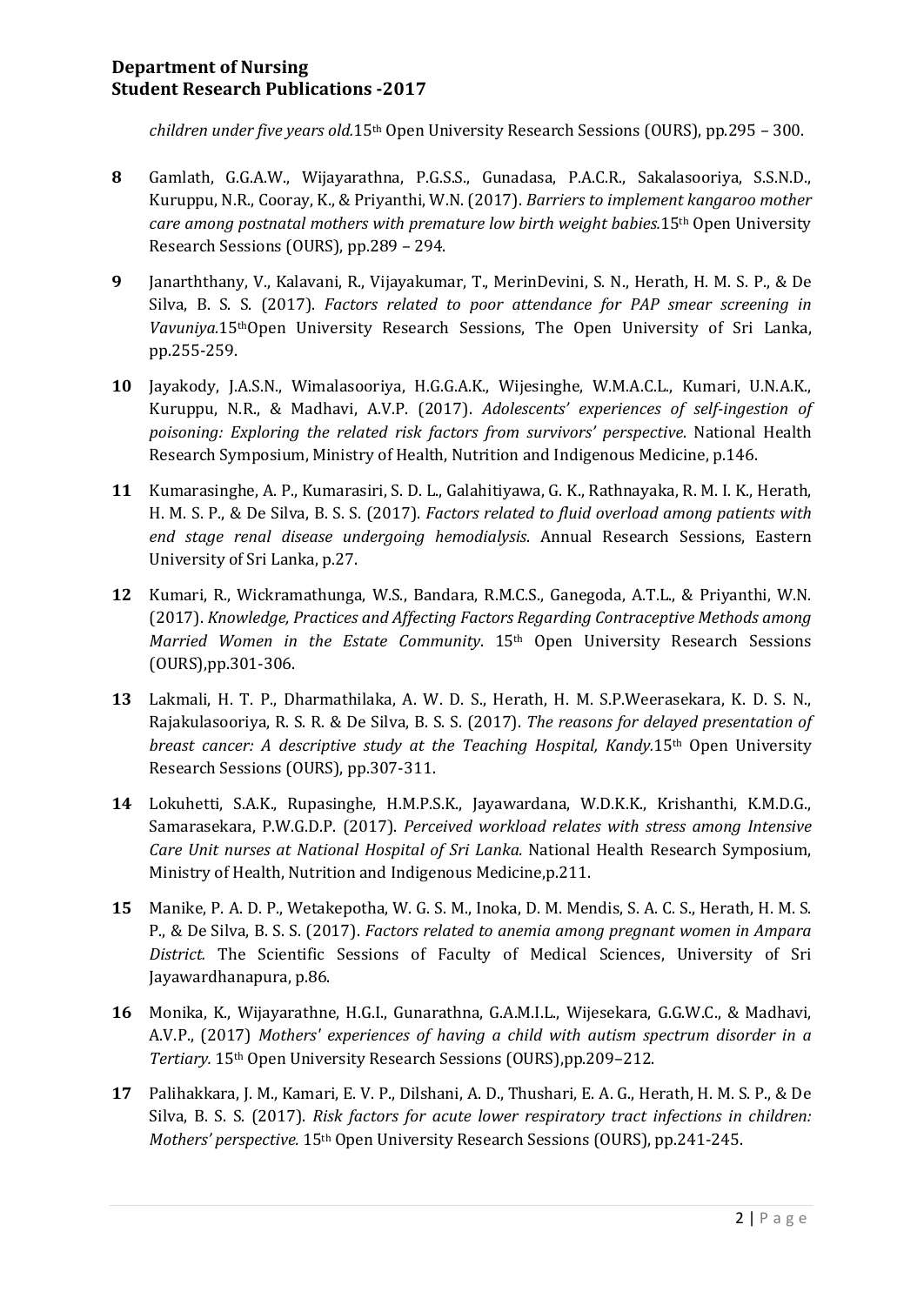# **Department of Nursing Student Research Publications -2017**

- **18** Perera, W.A.U., Jeewanthi, H.V.R., Jayawardana, K.P.D.N.S., Krishanthi, M.H.T.D., Dilsha, R.A.N., & Samarasekara, P.W.G.D.P. (2017). *Reasons for recurrent admission of patients with Asthma in district general hospital Embilitiya.*15th Open University Research Sessions (OURS), pp.213–217.
- **19** Premadasa, K. H. A. D., Malkanthi, M. G. S., Kumarage, K. D. S. U., Herath, H. M. S. P. & De Silva. B. S. S. (2017). *Factors related to readmission of patients with Schizophrenia*. 10th International Research Conference, General Sir John Kotelawala Defense University, p.51.
- **20** Priyadarshini, G.H.K.A., Kodithuwakku, K.K.J.I., Madushani, A.G.M., Marakanda, S.N., & Sriyani, K.A. (2017). *Factors related for low back pain among nurses at Teaching Hospital, Karapitiya.*15th Open University Research Sessions (OURS),pp.267-271.
- **21** Ranasinghe, R. A. D. M. N., Akarawita, A. S. K., Fernando, W. B. N. P. I., De Silva, B. S. S., & Kumari, E. A. R. D. (2017). *Reasons influencing irregular attendance of clinic appointments among diabetic patients.* National Health Research Symposium, Ministry of Health,p.339.
- **22** Rathnayake, C. M., Halyale, M. G., Tharanga, N., Herath, S. P., & De Silva B. S. S. (2017). *Factors related to late presentation of breast cancer among Sri Lankan women.* 12th Asia Pacific Hospice Conference, Singapore, p.1872.
- **23** Rukshani, B.M.M., Samarakoon, G.R.N.D., Maduka, W.S.N., Sriyani, K.A. & Senadheera, A.S.P.L. (2017). *Physical, social, and psychological impacts of Psoriasis.*15th Open University Research Sessions (OURS),pp.229-232.
- **24** Sampath, S.A.C., De Silva, K.G.U., Wickramasinghe, P.C., Colombage, A., & Samarasekara, P.W.G.D.P. (2017). *Contributory factors of coronary heart disease among young adults.*15th Open University Research Sessions (OURS), pp.273-276.
- **25** Sandamali, W.M.L.S., Himali, P.A.D., Wijesundara, W.A.T.N., Edirisinghearachchi, A.A., Kuruppu, N.R., & Madhavi, A.V.P (2017). Assessment of r*isk factors for falls among elderly people in the home environment.*15th Open University Research Sessions (OURS), pp.277– 281.
- **26** Shanthakumari, P. S., Dias, M. A. N. C., Tennakoon, R. K., Herath, H. M. S. P., & De Silva, B. S. S. (2017). *Factors related to otitis media in children.* Annual Research Sessions, Eastern University of Sri Lanka, p.29.
- **27** Silva, K.A.S.H., Wimalasena, W.A.A.D.S.S., Jayalath, J.P.C.K., Miranda, S.T. & Samarasekara, P.W.G.D.P. (2017). *Third year student nurses' perception regarding their clinical learning environment.* 15thOpen University Research Sessions, pp.175-179.
- **28** Tharanga T. G. C., Premawardana V. D. C., Wickramasinghe M. C. T., Fernando V. A. S., & De Silva, B. S. S. (2017). *Factors related to attempted suicide among young adults admitted in General Hospital, Matara.*15thOpen University Research Sessions, pp.237-240.
- **29** Thilakahetti, S.S., Wanniarachchi, W.M.P., Kanthi, H.W.K., Perera, M.D.I., Malwenna, L.I., & Samarasekara, P.W.G.D.P. (2017). *Prevalence and factors related to non -use of modern family planning methods among 15-49 years aged married women in the medical officer of health area Horana*. 15thOpen University Research Sessions, pp.191–195.